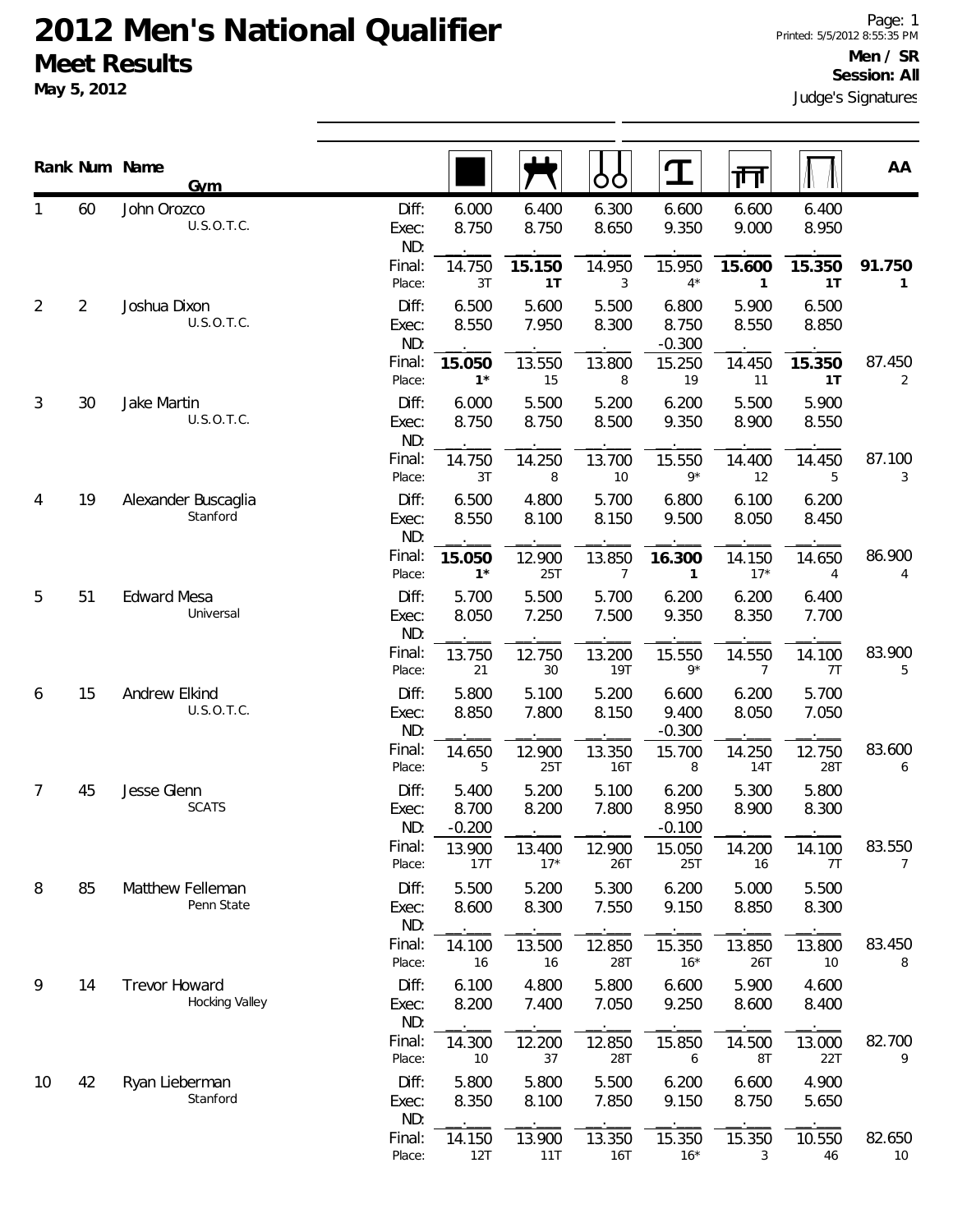|          |                          | Rank Num Name<br><b>Gym</b>              |                            |                            |                | OO                         |                            | गंग            |                | AA           |
|----------|--------------------------|------------------------------------------|----------------------------|----------------------------|----------------|----------------------------|----------------------------|----------------|----------------|--------------|
| 11       | $\mathbf{1}$             | Wesley Haagensen<br>Univ of Illinois     | Diff:<br>Exec:<br>ND:      | 6.000<br>8.350<br>$-0.100$ | 5.300<br>7.700 | 6.100<br>6.700             | 6.200<br>8.750             | 6.100<br>7.350 | 5.900<br>6.750 |              |
|          |                          |                                          | Final:<br>Place:           | 14.250<br>11               | 13.000<br>24   | 12.800<br>30T              | 14.950<br>30               | 13.450<br>34   | 12.650<br>32   | 81.100<br>11 |
| 12       | 82                       | Matthew Loochtan<br><b>Buffalo Grove</b> | Diff:<br>Exec:<br>ND:      | 5.300<br>8.850             | 4.900<br>6.800 | 5.000<br>7.750             | 6.200<br>9.250             | 4.600<br>8.300 | 4.200<br>8.850 |              |
|          |                          |                                          | Final:<br>Place:           | 14.150<br>12T              | 11.700<br>44   | 12.750<br>32               | 15.450<br>$11*$            | 12.900<br>44T  | 13.050<br>21   | 80.000<br>12 |
| 13       | 72                       | Seung Tai Lee<br>Ohio State              | Diff:<br>Exec:<br>ND:      | 5.900<br>7.700<br>$-0.100$ | 4.900<br>7.100 | 6.500<br>7.800             | 6.600<br>8.750<br>$-0.300$ | 5.200<br>8.650 | 5.200<br>5.950 |              |
|          |                          |                                          | Final:<br>Place:           | 13.500<br>26T              | 12.000<br>40T  | 14.300<br>6                | 15.050<br>25T              | 13.850<br>26T  | 11.150<br>43T  | 79.850<br>13 |
| 14<br>47 |                          | Ellis Mannon<br>Univ of Minnesota        | Diff:<br>Exec:<br>ND:      | 5.000<br>8.200             | 6.000<br>8.900 | 4.900<br>8.250             | 6.200<br>8.800<br>$-0.300$ | 4.900<br>7.500 | 5.100<br>5.850 |              |
|          |                          | Final:<br>Place:                         | 13.200<br>34               | 14.900<br>3                | 13.150<br>21T  | 14.700<br>32               | 12.400<br>52T              | 10.950<br>45   | 79.300<br>14   |              |
| 52<br>15 | David Frankl<br>USGDC II | Diff:<br>Exec:<br>ND:                    | 4.600<br>8.450<br>$-0.100$ | 5.500<br>8.400             | 3.800<br>6.750 | 5.400<br>8.400             | 4.800<br>8.950             | 4.300<br>8.950 |                |              |
|          |                          | Final:<br>Place:                         | 12.950<br>37T              | 13.900<br>11T              | 10.550<br>42   | 13.800<br>41               | 13.750<br>30T              | 13.250<br>16   | 78.200<br>15   |              |
| 16       | 18                       | Chester Gaudaur<br>Sun Devil             | Diff:<br>Exec:<br>ND:      | 5.000<br>7.950             | 4.500<br>7.050 | 6.100<br>7.050             | 6.600<br>7.450             | 5.200<br>8.050 | 4.900<br>8.250 |              |
|          |                          |                                          | Final:<br>Place:           | 12.950<br>37T              | 11.550<br>45   | 13.150<br>21T              | 14.050<br>40               | 13.250<br>39T  | 13.150<br>18   | 78.100<br>16 |
| 17       | 63                       | Ryan Kerr<br>Premier                     | Diff:<br>Exec:<br>ND:      | 5.300<br>7.600             | 5.000<br>7.250 | 4.200<br>7.800             | 6.200<br>9.250             | 4.600<br>9.400 | 3.100<br>6.900 |              |
|          |                          |                                          | Final:<br>Place:           | 12.900<br>39               | 12.250<br>36   | 12.000<br>36               | 15.450<br>$11*$            | 14.000<br>21T  | 10.000<br>47   | 76.600<br>17 |
| 18       | 79                       | Jeffrey Becker<br>Jenks                  | Diff:<br>Exec:<br>ND:      | 5.400<br>7.600             | 5.200<br>6.700 | 4.600<br>6.700             | 5.400<br>9.000             | 4.900<br>7.250 | 5.100<br>7.650 |              |
|          |                          |                                          | Final:<br>Place:           | 13.000<br>36               | 11.900<br>42   | 11.300<br>39               | 14.400<br>36               | 12.150<br>54   | 12.750<br>28T  | 75.500<br>18 |
| 19       | 36                       | Sean Johnston<br>St. Charles             | Diff:<br>Exec:<br>ND:      | 5.400<br>7.900             | 4.600<br>5.000 | 4.700<br>8.100             | 6.600<br>8.800             | 5.100<br>7.700 | 4.600<br>6.900 |              |
|          |                          |                                          | Final:<br>Place:           | 13.300<br>33               | 9.600<br>53    | 12.800<br>30T              | 15.400<br>14T              | 12.800<br>46T  | 11.500<br>40T  | 75.400<br>19 |
| 20       | 21                       | <b>Tanner Dowell</b><br>Byers-Elk Grove  | Diff:<br>Exec:<br>ND:      | 5.200<br>8.450             | 4.400<br>6.400 | 4.400<br>7.600<br>$-0.300$ | 5.000<br>8.750             | 4.700<br>8.100 | 4.400<br>7.100 |              |
|          |                          |                                          | Final:<br>Place:           | 13.650<br>24T              | 10.800<br>51   | 11.700<br>37               | 13.750<br>42T              | 12.800<br>46T  | 11.500<br>40T  | 74.200<br>20 |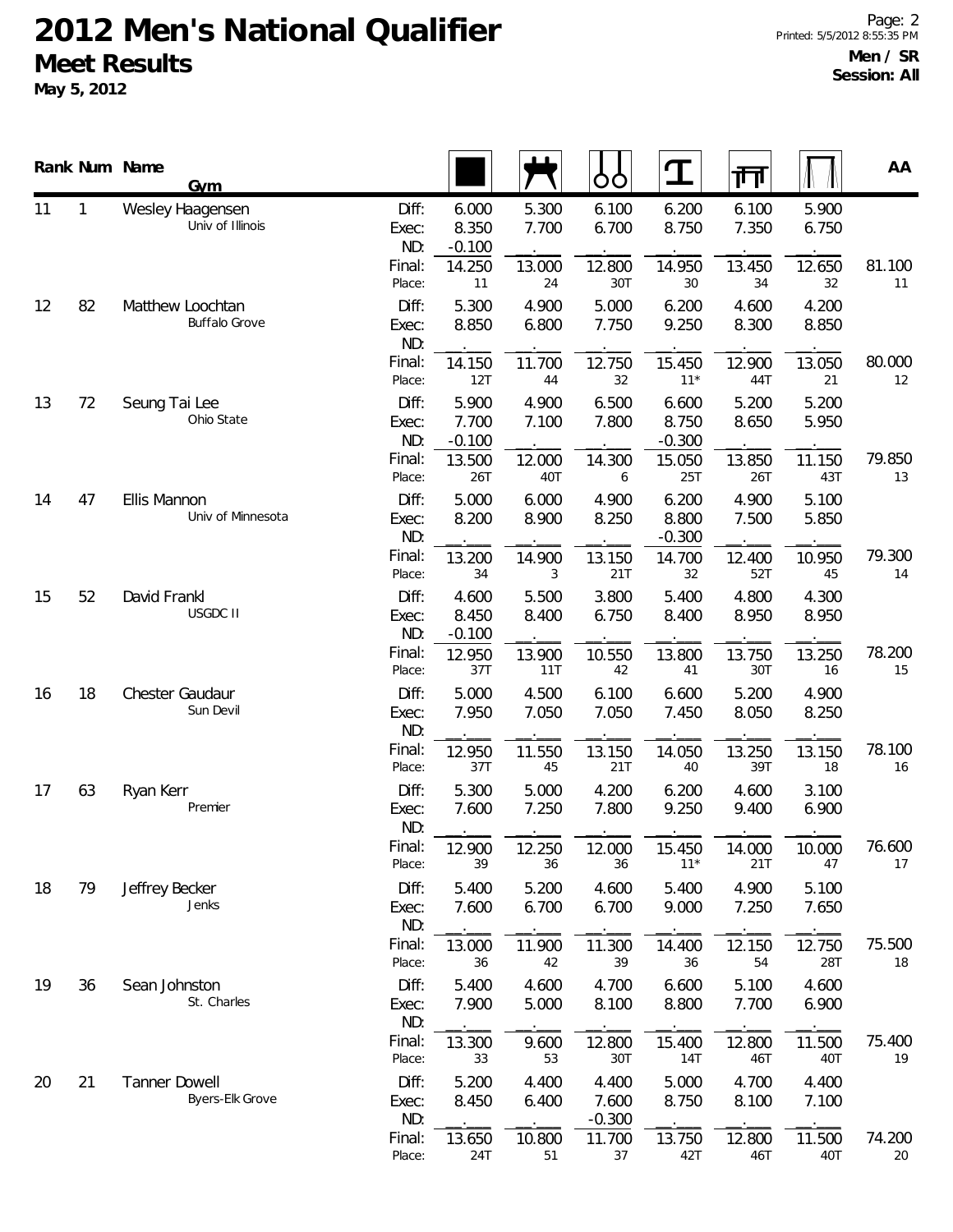|          |    | Rank Num Name<br><b>Gym</b>            |                       |                            |                       | OO             | I                          | 帀                        |                | AA                        |
|----------|----|----------------------------------------|-----------------------|----------------------------|-----------------------|----------------|----------------------------|--------------------------|----------------|---------------------------|
| 21       | 77 | Mackenzie Dow<br>Penn State            | Diff:<br>Exec:<br>ND: | 5.800<br>8.600             | 5.600<br>8.450        | 0.000<br>0.000 | 6.600<br>8.850             | 5.800<br>8.200           | 5.600<br>8.250 |                           |
|          |    |                                        | Final:<br>Place:      | 14.400<br>$\overline{7}$   | 14.050<br>9           | 0.000<br>$44*$ | 15.450<br>11T              | 14.000<br>21T            | 13.850<br>9    | 71.750<br>21              |
| 22       | 64 | Miguel Pineda<br>Penn State            | Diff:<br>Exec:<br>ND: | 5.500<br>7.900             | 5.700<br>8.000        | 6.300<br>8.350 | 5.800<br>8.650<br>$-0.100$ | 5.600<br>8.900           | 0.000<br>0.000 |                           |
|          |    |                                        | Final:<br>Place:      | 13.400<br>28T              | 13.700<br>14          | 14.650<br>4    | 14.350<br>37               | 14.500<br>8T             | 0.000<br>$48*$ | 70.600<br>22              |
| 58<br>23 |    | Alessandri Bubnov<br>Univ of Michigan  | Diff:<br>Exec:<br>ND: | 5.000<br>8.400             | 3.900<br>8.450        | 5.500<br>8.950 | 6.200<br>8.850             | 4.800<br>8.450           | 0.000<br>0.000 |                           |
|          |    |                                        | Final:<br>Place:      | 13.400<br>28T              | 12.350<br>33          | 14.450<br>5    | 15.050<br><b>25T</b>       | 13.250<br>39T            | 0.000<br>48*   | 68.500<br>23              |
| 24       | 48 | Cameron Rogers<br>Univ of Illinois     | Diff:<br>Exec:<br>ND: | 5.400<br>7.450<br>$-0.100$ | 5.700<br>7.550        | 5.300<br>8.300 | 5.400<br>8.800             | 5.200<br>8.600           | 0.000<br>0.000 |                           |
|          |    |                                        | Final:<br>Place:      | 12.750<br>42               | 13.250<br>20T         | 13.600<br>11   | 14.200<br>39               | 13.800<br>29             | 0.000<br>48*   | 67.600<br>24              |
| 25       | 28 | Jordan Gaarenstrom<br>Univ of Michigan | Diff:<br>Exec:<br>ND: | 0.000<br>0.000             | 5.600<br>7.600        | 5.900<br>7.650 | 5.400<br>9.350             | 5.000<br>8.900           | 3.400<br>8.050 |                           |
|          |    | Final:<br>Place:                       | 0.000<br>$51*$        | 13.200<br>22               | 13.550<br>12T         | 14.750<br>31   | 13.900<br>24T              | 11.450<br>42             | 66.850<br>25   |                           |
| 26       | 35 | Spencer Johnson<br>Cypress Academy     | Diff:<br>Exec:<br>ND: | 5.300<br>8.550             | 5.200<br>6.650        | 4.400<br>8.800 | 6.200<br>8.900             | 0.000<br>0.000           | 5.300<br>7.450 |                           |
|          |    |                                        | Final:<br>Place:      | 13.850<br>19               | 11.850<br>43          | 13.200<br>19T  | 15.100<br>21T              | 0.000<br>$55*$           | 12.750<br>28T  | 66.750<br>26              |
| 27       | 73 | Joshua Ungar<br>Univ of Nebraska       | Diff:<br>Exec:<br>ND: | 5.200<br>8.300<br>$-0.100$ | 4.300<br>7.800        | 0.000<br>0.000 | 6.200<br>7.650<br>$-0.100$ | 4.400<br>8.250           | 5.500<br>7.900 |                           |
|          |    |                                        | Final:<br>Place:      | 13.400<br>28T              | 12.100<br>39          | 0.000<br>$44*$ | 13.750<br>42T              | 12.650<br>50T            | 13.400<br>15   | 65.300<br>27              |
| 28       | 83 | Daniel Khomenko<br><b>USGDC II</b>     | Diff:<br>Exec:<br>ND: | 4.900<br>7.350             | 4.100<br>7.400        | 4.700<br>6.100 | 6.600<br>8.450             | 4.700<br>8.000           | 0.000<br>0.000 |                           |
|          |    |                                        | Final:<br>Place:      | 12.250<br>44T              | 11.500<br>46          | 10.800<br>41   | 15.050<br>25T              | 12.700<br>49             | 0.000<br>48*   | 62.300<br>28              |
| 29       | 24 | Donald Yeager<br>Ohio Gym Inst         | Diff:<br>Exec:<br>ND: | 0.000<br>0.000             | 5.500<br>5.900        | 5.000<br>6.200 | 4.600<br>8.650             | 4.600<br>8.050           | 4.700<br>7.650 |                           |
|          |    |                                        | Final:<br>Place:      | 0.000<br>$51*$             | 11.400<br>47          | 11.200<br>40   | 13.250<br>45               | 12.650<br>50T            | 12.350<br>34   | 60.850<br>29              |
| 30       | 41 | Danell Leyva<br>Universal              | Diff:<br>Exec:<br>ND: | 6.300<br>8.250<br>$-0.100$ | 0.000<br>0.000        | 0.000<br>0.000 | 6.600<br>9.400             | 6.600<br>8.950           | 6.800<br>6.700 |                           |
|          |    |                                        | Final:<br>Place:      | 14.450<br>6                | 0.000<br>$54^{\star}$ | 0.000<br>$44*$ | 16.000<br>3                | 15.550<br>$\overline{2}$ | 13.500<br>13T  | 59.500<br>30 <sup>°</sup> |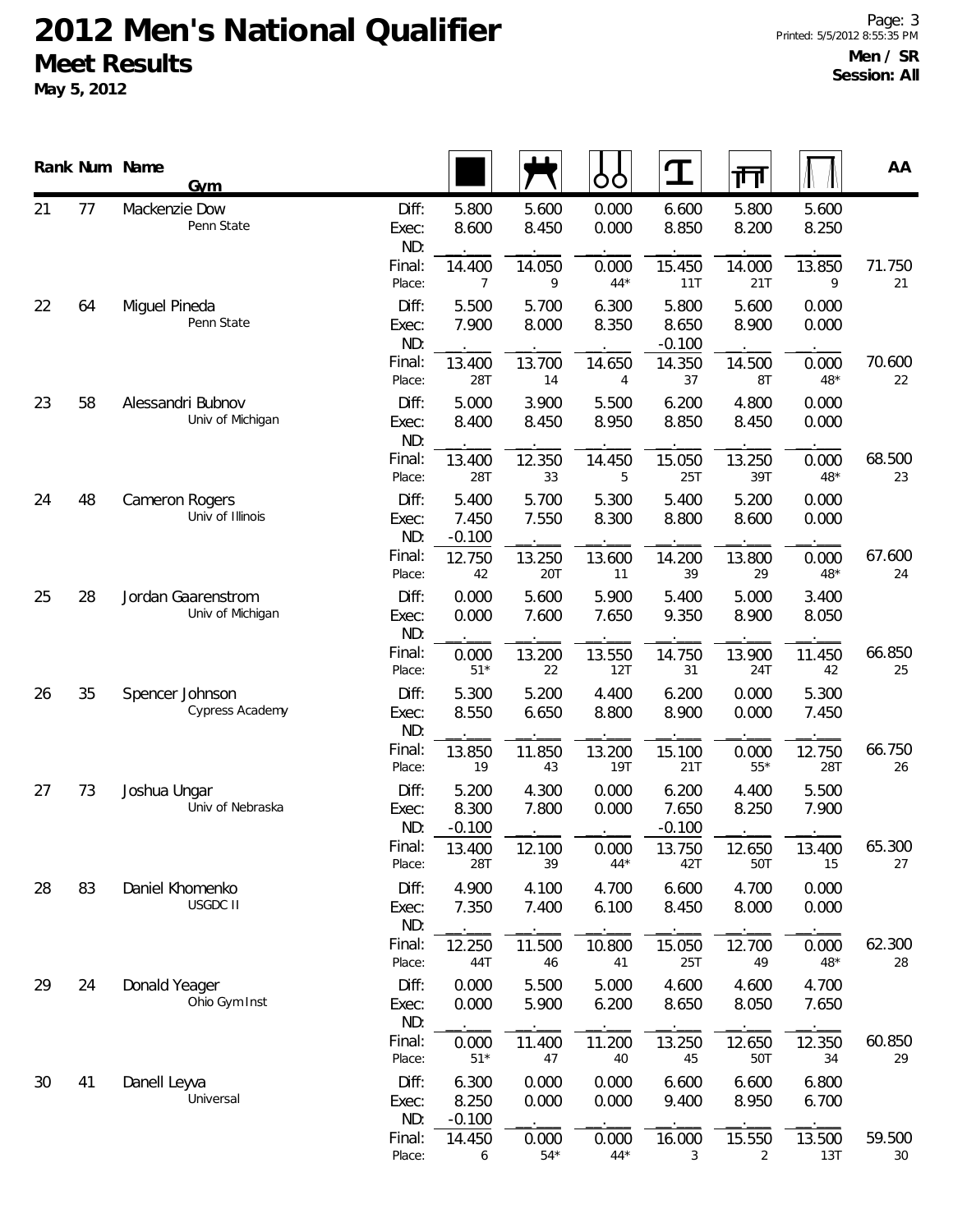**May 5, 2012**

|          | Rank Num Name                 | <b>Gym</b>                         |                                 |                                      |                         | OO                       |                            | गा                       |                         | AA           |
|----------|-------------------------------|------------------------------------|---------------------------------|--------------------------------------|-------------------------|--------------------------|----------------------------|--------------------------|-------------------------|--------------|
| 31       | 8                             | Wyatt Baier<br>Univ of Nebraska    | Diff:<br>Exec:<br>ND:<br>Final: | 5.500<br>8.750<br>$-0.100$<br>14.150 | 0.000<br>0.000<br>0.000 | 5.000<br>7.900<br>12.900 | 6.600<br>9.500<br>16.100   | 4.600<br>8.950<br>13.550 | 0.000<br>0.000<br>0.000 | 56.700       |
| 32       | 32                            | Randall Heflin<br>Cypress Academy  | Place:<br>Diff:<br>Exec:        | 12T<br>4.900<br>8.450                | $54*$<br>5.800<br>8.500 | 26T<br>0.000<br>0.000    | 2<br>6.600<br>8.750        | 32T<br>5.800<br>7.600    | $48*$<br>0.000<br>0.000 | 31           |
|          |                               |                                    | ND:<br>Final:<br>Place:         | 13.350<br>31T                        | 14.300<br>7             | 0.000<br>$44*$           | 15.350<br>16T              | 13.400<br>35T            | 0.000<br>$48*$          | 56.400<br>32 |
| 33       | 75                            | <b>Tyler Evans</b><br>Cal Sports   | Diff:<br>Exec:<br>ND:           | 5.500<br>8.300                       | 0.000<br>0.000          | 0.000<br>0.000           | 6.200<br>8.900             | 5.400<br>8.000           | 4.800<br>7.950          |              |
|          |                               |                                    | Final:<br>Place:                | 13.800<br>20                         | 0.000<br>$54*$          | 0.000<br>$44*$           | 15.100<br>$21*$            | 13.400<br>35T            | 12.750<br>28T           | 55.050<br>33 |
| 34       | $\overline{4}$                | Wyatt Aycock<br>Univ of Nebraska   | Diff:<br>Exec:<br>ND:           | 5.300<br>8.400                       | 5.600<br>6.400          | 0.000<br>0.000           | 6.200<br>9.000             | 5.200<br>8.900           | 0.000<br>0.000          |              |
|          |                               | Final:<br>Place:                   | 13.700<br>22T                   | 12.000<br>40T                        | 0.000<br>$44*$          | 15.200<br>20             | 14.100<br>20               | 0.000<br>$48*$           | 55.000<br>34            |              |
| 35<br>61 | M. Parker Raque<br>Penn State | Diff:<br>Exec:<br>ND:              | 6.100<br>7.800                  | 0.000<br>0.000                       | 6.000<br>7.050          | 6.600<br>9.150           | 0.000<br>0.000             | 5.300<br>6.600           |                         |              |
|          |                               | Final:<br>Place:                   | 13.900<br>17T                   | 0.000<br>$54*$                       | 13.050<br>24T           | 15.750<br>7              | 0.000<br>$55*$             | 11.900<br>37             | 54.600<br>35            |              |
| 36       | 6                             | Alexander Tighe<br>Temple          | Diff:<br>Exec:<br>ND:           | 4.900<br>8.600                       | 4.900<br>7.900          | 0.000<br>0.000           | 0.000<br>0.000             | 5.700<br>8.800           | 5.200<br>8.350          |              |
|          |                               |                                    | Final:<br>Place:                | 13.500<br>26T                        | 12.800<br>28T           | 0.000<br>$44*$           | 0.000<br>$46*$             | 14.500<br>8T             | 13.550<br>11T           | 54.350<br>36 |
| 37       | 17                            | Justin Ebueng<br>Byers-Elk Grove   | Diff:<br>Exec:<br>ND:           | 0.000<br>0.000                       | 0.000<br>0.000          | 4.400<br>8.150           | 6.600<br>8.550<br>$-0.100$ | 5.000<br>8.550           | 5.100<br>7.900          |              |
|          |                               |                                    | Final:<br>Place:                | 0.000<br>$51*$                       | 0.000<br>$54*$          | 12.550<br>34T            | 15.050<br>25T              | 13.550<br>32T            | 13.000<br>22T           | 54.150<br>37 |
| 38       | 53                            | David Finning<br>Jenks             | Diff:<br>Exec:<br>ND:           | 5.700<br>6.900                       | 0.000<br>0.000          | 0.000<br>0.000           | 5.400<br>8.150             | 5.300<br>8.050           | 5.500<br>7.350          |              |
|          |                               |                                    | Final:<br>Place:                | 12.600<br>43                         | 0.000<br>$54*$          | 0.000<br>$44*$           | 13.550<br>44               | 13.350<br>38             | 12.850<br>27            | 52.350<br>38 |
| 39       | 69                            | Steven Jaciuk<br>Univ of Minnesota | Diff:<br>Exec:<br>ND:           | 5.300<br>5.550<br>$-0.100$           | 0.000<br>0.000          | 5.100<br>8.000           | 0.000<br>0.000             | 5.500<br>8.400           | 5.500<br>8.650          |              |
|          |                               |                                    | Final:<br>Place:                | 10.750<br>48                         | 0.000<br>$54*$          | 13.100<br>23             | 0.000<br>$46*$             | 13.900<br>24T            | 14.150<br>6             | 51.900<br>39 |
| 40       | 20                            | Adam Al-Rokh<br>Temple             | Diff:<br>Exec:<br>ND:           | 0.000<br>0.000                       | 5.300<br>7.800          | 5.600<br>7.900           | 0.000<br>0.000             | 4.900<br>8.000           | 4.900<br>6.900          |              |
|          |                               |                                    | Final:                          | 0.000                                | 13.100                  | 13.500                   | 0.000                      | 12.900                   | 11.800                  | 51.300       |

Place: 51\* 23 14T 46\* 44T 38 40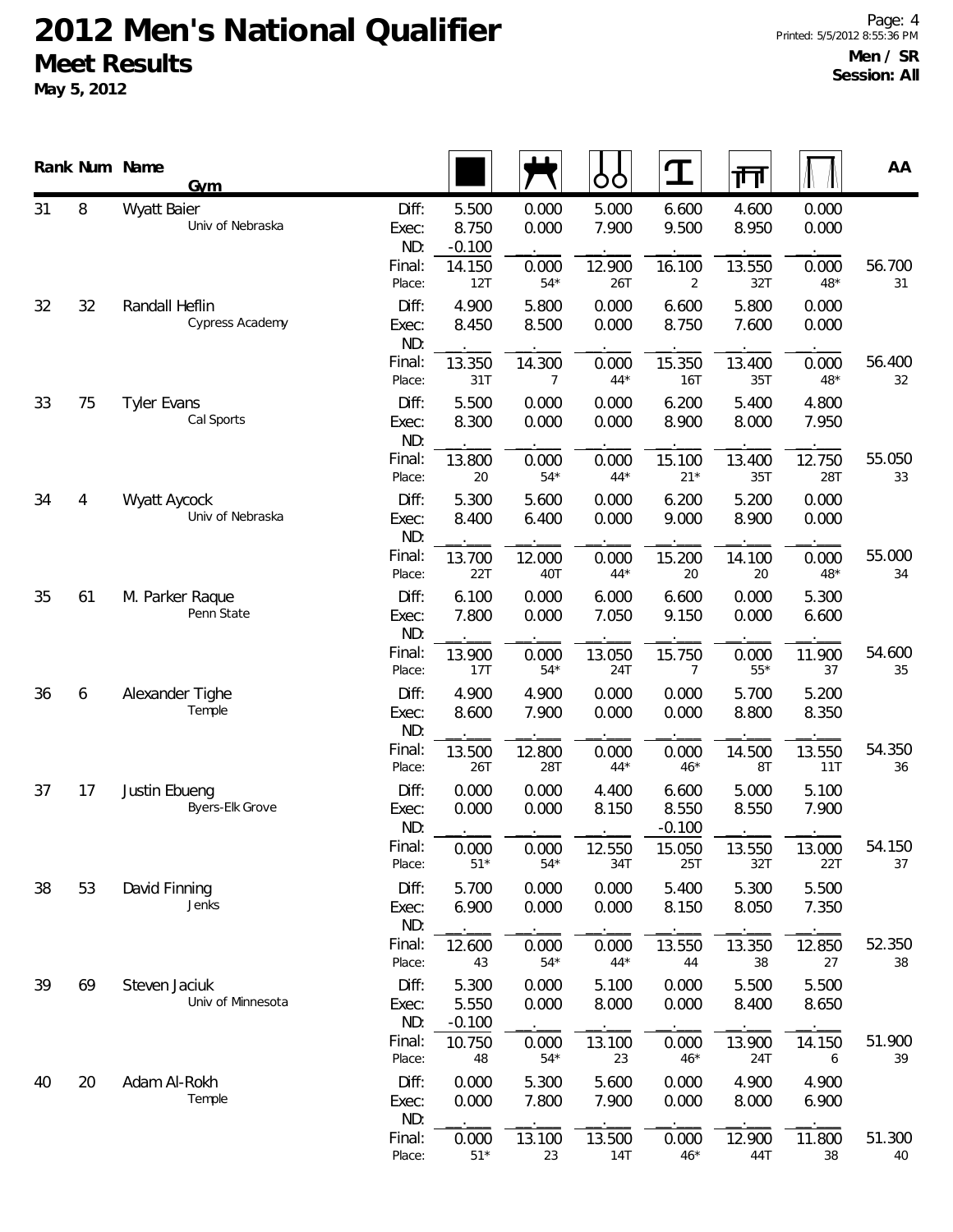**May 5, 2012**

|                      |                             | Rank Num Name<br><b>Gym</b>        |                       |                            |                | OO             | $\mathbf T$                | गा             |                | AA           |
|----------------------|-----------------------------|------------------------------------|-----------------------|----------------------------|----------------|----------------|----------------------------|----------------|----------------|--------------|
| 41                   | 76                          | Allan Malone<br>Temple             | Diff:<br>Exec:<br>ND: | 5.700<br>7.650             | 4.400<br>6.950 | 0.000<br>0.000 | 5.400<br>9.200             | 0.000<br>0.000 | 5.300<br>6.450 |              |
|                      |                             |                                    | Final:<br>Place:      | 13.350<br>31T              | 11.350<br>48   | 0.000<br>$44*$ | 14.600<br>33               | 0.000<br>$55*$ | 11.750<br>39   | 51.050<br>41 |
| 42                   | 44                          | Logan Bradley<br>St. Charles       | Diff:<br>Exec:<br>ND: | 5.100<br>6.850             | 6.000<br>7.750 | 0.000<br>0.000 | 0.000<br>0.000             | 4.800<br>7.600 | 4.500<br>8.400 |              |
|                      |                             |                                    | Final:<br>Place:      | 11.950<br>47               | 13.750<br>13   | 0.000<br>$44*$ | 0.000<br>$46*$             | 12.400<br>52T  | 12.900<br>25T  | 51.000<br>42 |
| 43                   | 31                          | Wasef Burbar<br>Penn State         | Diff:<br>Exec:<br>ND: | 5.600<br>7.550<br>$-0.100$ | 5.200<br>5.700 | 0.000<br>0.000 | 0.000<br>0.000             | 5.500<br>8.350 | 5.800<br>7.150 |              |
|                      |                             |                                    | Final:<br>Place:      | 13.050<br>35               | 10.900<br>50   | 0.000<br>$44*$ | 0.000<br>$46*$             | 13.850<br>26T  | 12.950<br>24   | 50.750<br>43 |
| $\overline{7}$<br>44 |                             | Tyler Schaal<br>Universal          | Diff:<br>Exec:<br>ND: | 4.800<br>7.200             | 4.400<br>5.400 | 5.400<br>8.100 | 6.600<br>8.500             | 0.000<br>0.000 | 0.000<br>0.000 |              |
|                      |                             |                                    | Final:<br>Place:      | 12.000<br>46               | 9.800<br>52    | 13.500<br>14T  | 15.100<br>21T              | 0.000<br>$55*$ | 0.000<br>$48*$ | 50.400<br>44 |
| 37<br>45             | Aristo Barrera<br>Universal | Diff:<br>Exec:<br>ND:              | 0.000<br>0.000        | 5.200<br>7.500             | 5.100<br>7.450 | 0.000<br>0.000 | 4.700<br>8.350             | 3.900<br>7.250 |                |              |
|                      |                             | Final:<br>Place:                   | 0.000<br>$51*$        | 12.700<br>31               | 12.550<br>34T  | 0.000<br>$46*$ | 13.050<br>43               | 11.150<br>43T  | 49.450<br>45   |              |
| 46                   | 74                          | Stephen Gragg<br>Sun Devil         | Diff:<br>Exec:<br>ND: | 0.000<br>0.000             | 5.100<br>6.050 | 5.000<br>6.400 | 0.000<br>0.000             | 4.300<br>8.800 | 4.700<br>7.250 |              |
|                      |                             |                                    | Final:<br>Place:      | 0.000<br>$51*$             | 11.150<br>49   | 11.400<br>38   | 0.000<br>$46*$             | 13.100<br>42   | 11.950<br>36   | 47.600<br>46 |
| 47                   | 86                          | Brandon Wynn<br>Ohio State         | Diff:<br>Exec:<br>ND: | 0.000<br>0.000             | 0.000<br>0.000 | 6.900<br>8.100 | 6.600<br>7.850             | 6.400<br>8.350 | 0.000<br>0.000 |              |
|                      |                             |                                    | Final:<br>Place:      | 0.000<br>$51*$             | 0.000<br>$54*$ | 15.000<br>2    | 14.450<br>35               | 14.750<br>5    | 0.000<br>48*   | 44.200<br>47 |
| 48                   | 5                           | Zachary Chase<br>Univ of Minnesota | Diff:<br>Exec:<br>ND: | 5.600<br>8.550             | 0.000<br>0.000 | 5.600<br>7.950 | 6.600<br>9.350             | 0.000<br>0.000 | 0.000<br>0.000 |              |
|                      |                             |                                    | Final:<br>Place:      | 14.150<br>12T              | 0.000<br>$54*$ | 13.550<br>12T  | 15.950<br>$4*$             | 0.000<br>$55*$ | 0.000<br>48*   | 43.650<br>48 |
| 49                   | 38                          | Craig Hernandez<br>Penn State      | Diff:<br>Exec:<br>ND: | 5.700<br>8.650             | 6.200<br>8.950 | 0.000<br>0.000 | 0.000<br>0.000             | 5.200<br>8.550 | 0.000<br>0.000 |              |
|                      |                             |                                    | Final:<br>Place:      | 14.350<br>8T               | 15.150<br>1T   | 0.000<br>$44*$ | 0.000<br>$46*$             | 13.750<br>30T  | 0.000<br>$48*$ | 43.250<br>49 |
| 50                   | 9                           | Kristofer Done<br>Ohio State       | Diff:<br>Exec:<br>ND: | 0.000<br>0.000             | 0.000<br>0.000 | 0.000<br>0.000 | 6.200<br>9.300<br>$-0.100$ | 6.100<br>8.050 | 6.300<br>7.250 |              |
|                      |                             |                                    | Final:                | 0.000                      | 0.000          | 0.000          | 15.400                     | 14.150         | 13.550         | 43.100       |

Place: 51\* 54\* 44\* 14T 17\* 11T 50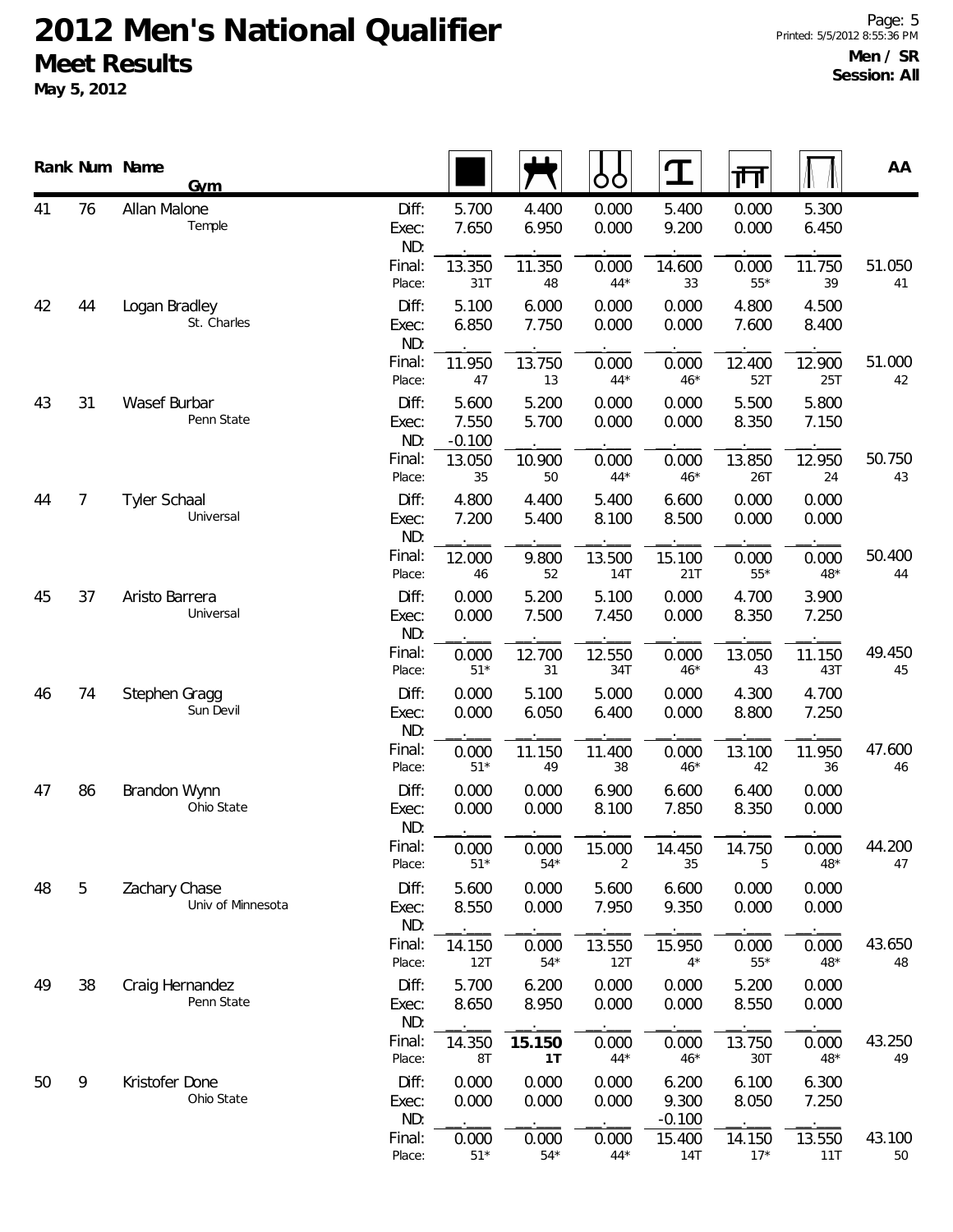**May 5, 2012**

|          |                            | Rank Num Name<br><b>Gym</b>           |                       |                            |                |                | $\mathbf T$     | 帀              |                | AA           |
|----------|----------------------------|---------------------------------------|-----------------------|----------------------------|----------------|----------------|-----------------|----------------|----------------|--------------|
| 51       | 68                         | Sean Bauer<br>Univ of Minnesota       | Diff:<br>Exec:<br>ND: | 5.800<br>8.550             | 0.000<br>0.000 | 5.300<br>7.400 | 6.200<br>8.900  | 0.000<br>0.000 | 0.000<br>0.000 |              |
|          |                            |                                       | Final:<br>Place:      | 14.350<br>8T               | 0.000<br>$54*$ | 12.700<br>33   | 15.100<br>$21*$ | 0.000<br>$55*$ | 0.000<br>$48*$ | 42.150<br>51 |
| 52       | 29                         | lan Makowske<br>Univ of Michigan      | Diff:<br>Exec:<br>ND: | 5.600<br>8.100             | 4.500<br>8.150 | 0.000<br>0.000 | 0.000<br>0.000  | 0.000<br>0.000 | 6.700<br>8.500 |              |
|          |                            |                                       | Final:<br>Place:      | 13.700<br>22T              | 12.650<br>32   | 0.000<br>$44*$ | 0.000<br>$46*$  | 0.000<br>$55*$ | 15.200<br>3    | 41.550<br>52 |
| 53       | 39                         | Eric Schryver<br>Univ of Nebraska     | Diff:<br>Exec:<br>ND: | 0.000<br>0.000             | 5.700<br>8.300 | 0.000<br>0.000 | 0.000<br>0.000  | 5.000<br>9.300 | 5.100<br>8.100 |              |
|          |                            |                                       | Final:<br>Place:      | 0.000<br>$51*$             | 14.000<br>10   | 0.000<br>$44*$ | 0.000<br>$46*$  | 14.300<br>13   | 13.200<br>17   | 41.500<br>53 |
| 54<br>25 |                            | Cameron Deer<br>Cypress Academy       | Diff:<br>Exec:<br>ND: | 0.000<br>0.000             | 6.200<br>8.650 | 5.500<br>7.550 | 0.000<br>0.000  | 5.800<br>7.350 | 0.000<br>0.000 |              |
|          |                            | Final:<br>Place:                      | 0.000<br>$51*$        | 14.850<br>4T               | 13.050<br>24T  | 0.000<br>$46*$ | 13.150<br>41    | 0.000<br>$48*$ | 41.050<br>54   |              |
| 55<br>54 | Anthony Beck<br>Penn State | Diff:<br>Exec:<br>ND:                 | 0.000<br>0.000        | 5.400<br>7.850             | 0.000<br>0.000 | 0.000<br>0.000 | 5.100<br>9.150  | 5.400<br>7.700 |                |              |
|          |                            |                                       | Final:<br>Place:      | 0.000<br>$51*$             | 13.250<br>20T  | 0.000<br>$44*$ | 0.000<br>$46*$  | 14.250<br>14T  | 13.100<br>19T  | 40.600<br>55 |
| 56       | 27                         | Michael Strathern<br>Univ of Michigan | Diff:<br>Exec:<br>ND: | 0.000<br>0.000             | 0.000<br>0.000 | 4.500<br>8.800 | 0.000<br>0.000  | 5.300<br>8.850 | 5.400<br>7.700 |              |
|          |                            |                                       | Final:<br>Place:      | 0.000<br>$51*$             | 0.000<br>$54*$ | 13.300<br>18   | 0.000<br>$46*$  | 14.150<br>17T  | 13.100<br>19T  | 40.550<br>56 |
| 57       | 33                         | Matt Hicks<br>Artemov                 | Diff:<br>Exec:<br>ND: | 0.000<br>0.000             | 5.200<br>7.650 | 0.000<br>0.000 | 0.000<br>0.000  | 5.300<br>8.700 | 5.900<br>7.600 |              |
|          |                            |                                       | Final:<br>Place:      | 0.000<br>$51*$             | 12.850<br>27   | 0.000<br>$44*$ | 0.000<br>$46*$  | 14.000<br>21T  | 13.500<br>13T  | 40.350<br>57 |
| 58       | 22                         | <b>Riley Barclay</b><br>Sun Devil     | Diff:<br>Exec:<br>ND: | 4.900<br>7.950             | 5.200<br>8.150 | 0.000<br>0.000 | 0.000<br>0.000  | 0.000<br>0.000 | 4.600<br>7.650 |              |
|          |                            |                                       | Final:<br>Place:      | 12.850<br>40T              | 13.350<br>19   | 0.000<br>$44*$ | 0.000<br>$46*$  | 0.000<br>$55*$ | 12.250<br>35   | 38.450<br>58 |
| 59       | 70                         | Ryan Johnston<br>St. Charles          | Diff:<br>Exec:<br>ND: | 5.100<br>8.550             | 0.000<br>0.000 | 3.400<br>6.200 | 6.600<br>7.650  | 0.000<br>0.000 | 0.000<br>0.000 |              |
|          |                            |                                       | Final:<br>Place:      | 13.650<br>24T              | 0.000<br>$54*$ | 9.600<br>43    | 14.250<br>38    | 0.000<br>$55*$ | 0.000<br>$48*$ | 37.500<br>59 |
| 60       | 84                         | Adam Kern<br>Univ of Minnesota        | Diff:<br>Exec:<br>ND: | 5.400<br>4.950<br>$-0.300$ | 5.300<br>7.000 | 0.000<br>0.000 | 6.600<br>7.950  | 0.000<br>0.000 | 0.000<br>0.000 |              |
|          |                            |                                       | Final:                | 10.050                     | 12.300         | 0.000          | 14.550          | 0.000          | 0.000          | 36.900       |

Place: 49 34T 44\* 34 55\* 48\* 60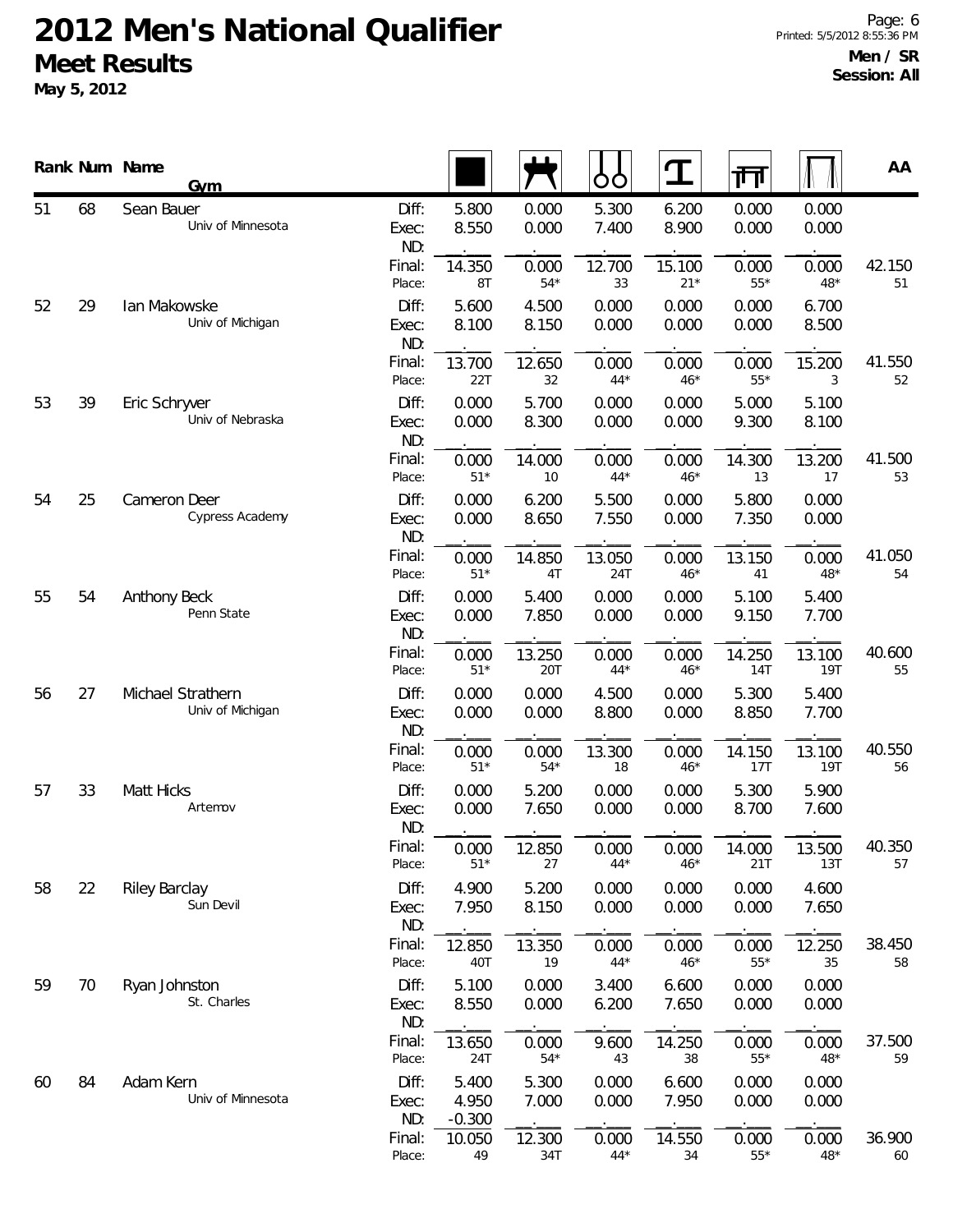**May 5, 2012**

|          |    | Rank Num Name<br><b>Gym</b>                |                       |                            |                 | OO                     | ${\bf T}$      | गि                    |                | AA           |
|----------|----|--------------------------------------------|-----------------------|----------------------------|-----------------|------------------------|----------------|-----------------------|----------------|--------------|
| 61       | 59 | Samuel Mikulak<br>Univ of Michigan         | Diff:<br>Exec:<br>ND: | 0.000<br>0.000             | 5.900<br>8.650  | 0.000<br>0.000         | 0.000<br>0.000 | 6.200<br>9.050        | 0.000<br>0.000 |              |
|          |    |                                            | Final:<br>Place:      | 0.000<br>$51*$             | 14.550<br>6     | 0.000<br>$44*$         | 0.000<br>$46*$ | 15.250<br>4           | 0.000<br>$48*$ | 29.800<br>61 |
| 62       | 66 | <b>Austin Phillips</b><br>Univ of Illinois | Diff:<br>Exec:<br>ND: | 1.300<br>0.800             | 0.000<br>0.000  | 0.000<br>0.000         | 0.000<br>0.000 | 5.800<br>7.000        | 5.800<br>6.600 |              |
|          |    |                                            | Final:<br>Place:      | 2.100<br>50                | 0.000<br>$54*$  | 0.000<br>$44*$         | 0.000<br>$46*$ | 12.800<br>46T         | 12.400<br>33   | 27.300<br>62 |
| 63       | 49 | Sean Melton<br>U.S.O.T.C.                  | Diff:<br>Exec:<br>ND: | 0.000<br>0.000             | 4.800<br>7.500  | 0.000<br>0.000         | 0.000<br>0.000 | 5.600<br>9.050        | 0.000<br>0.000 |              |
|          |    |                                            | Final:<br>Place:      | 0.000<br>$51*$             | 12.300<br>34T   | 0.000<br>$44*$         | 0.000<br>$46*$ | 14.650<br>6           | 0.000<br>$48*$ | 26.950<br>63 |
| 78<br>64 |    | Donald Carper<br>Univ of Minnesota         | Diff:<br>Exec:<br>ND: | 0.000<br>0.000             | 0.000<br>0.000  | 0.000<br>0.000         | 0.000<br>0.000 | 4.800<br>8.600        | 5.000<br>7.900 |              |
|          |    |                                            | Final:<br>Place:      | 0.000<br>$51*$             | 0.000<br>$54*$  | 0.000<br>$44*$         | 0.000<br>$46*$ | 13.400<br>35T         | 12.900<br>25T  | 26.300<br>64 |
| 65       | 67 | John Jeffries<br>Temple                    | Diff:<br>Exec:<br>ND: | 4.500<br>7.750             | 5.200<br>7.600  | 0.000<br>0.000         | 0.000<br>0.000 | 0.000<br>0.000        | 0.000<br>0.000 |              |
|          |    |                                            | Final:<br>Place:      | 12.250<br>44T              | 12.800<br>28T   | 0.000<br>$44*$         | 0.000<br>$46*$ | 0.000<br>$55^{\star}$ | 0.000<br>$48*$ | 25.050<br>65 |
| 66       | 71 | Scott Rosenthal<br>Penn State              | Diff:<br>Exec:<br>ND: | 0.000<br>0.000             | 0.000<br>0.000  | 6.800<br>8.350         | 0.000<br>0.000 | 0.000<br>0.000        | 0.000<br>0.000 |              |
|          |    |                                            | Final:<br>Place:      | 0.000<br>$51*$             | 0.000<br>$54*$  | 15.150<br>$\mathbf{1}$ | 0.000<br>$46*$ | 0.000<br>$55*$        | 0.000<br>$48*$ | 15.150<br>66 |
| 67       | 80 | Ty Echard<br>Ohio State                    | Diff:<br>Exec:<br>ND: | 0.000<br>0.000             | 6.400<br>8.450  | 0.000<br>0.000         | 0.000<br>0.000 | 0.000<br>0.000        | 0.000<br>0.000 |              |
|          |    |                                            | Final:<br>Place:      | 0.000<br>$51*$             | 14.850<br>4T    | 0.000<br>$44*$         | 0.000<br>$46*$ | 0.000<br>$55*$        | 0.000<br>$48*$ | 14.850<br>67 |
| 68       | 26 | James Fosco<br>Stanford                    | Diff:<br>Exec:<br>ND: | 0.000<br>0.000             | 0.000<br>0.000  | 6.400<br>7.350         | 0.000<br>0.000 | 0.000<br>0.000        | 0.000<br>0.000 |              |
|          |    |                                            | Final:<br>Place:      | 0.000<br>$51*$             | 0.000<br>$54*$  | 13.750<br>9            | 0.000<br>$46*$ | 0.000<br>$55*$        | 0.000<br>$48*$ | 13.750<br>68 |
| 69       | 11 | Jonathan Horton<br>Cypress Academy         | Diff:<br>Exec:<br>ND: | 0.000<br>0.000             | 5.200<br>8.200  | 0.000<br>0.000         | 0.000<br>0.000 | 0.000<br>0.000        | 0.000<br>0.000 |              |
|          |    |                                            | Final:<br>Place:      | 0.000<br>$51*$             | 13.400<br>$17*$ | 0.000<br>$44*$         | 0.000<br>$46*$ | 0.000<br>$55*$        | 0.000<br>$48*$ | 13.400<br>69 |
| 70       | 55 | Daniel Bronnenberg<br>Houston Gym Assoc    | Diff:<br>Exec:<br>ND: | 4.900<br>8.250<br>$-0.300$ | 0.000<br>0.000  | 0.000<br>0.000         | 0.000<br>0.000 | 0.000<br>0.000        | 0.000<br>0.000 |              |
|          |    |                                            | Final:                | 12.850                     | 0.000           | 0.000                  | 0.000          | 0.000                 | 0.000          | 12.850       |

Place: 40T 54\* 44\* 46\* 55\* 48\* 70